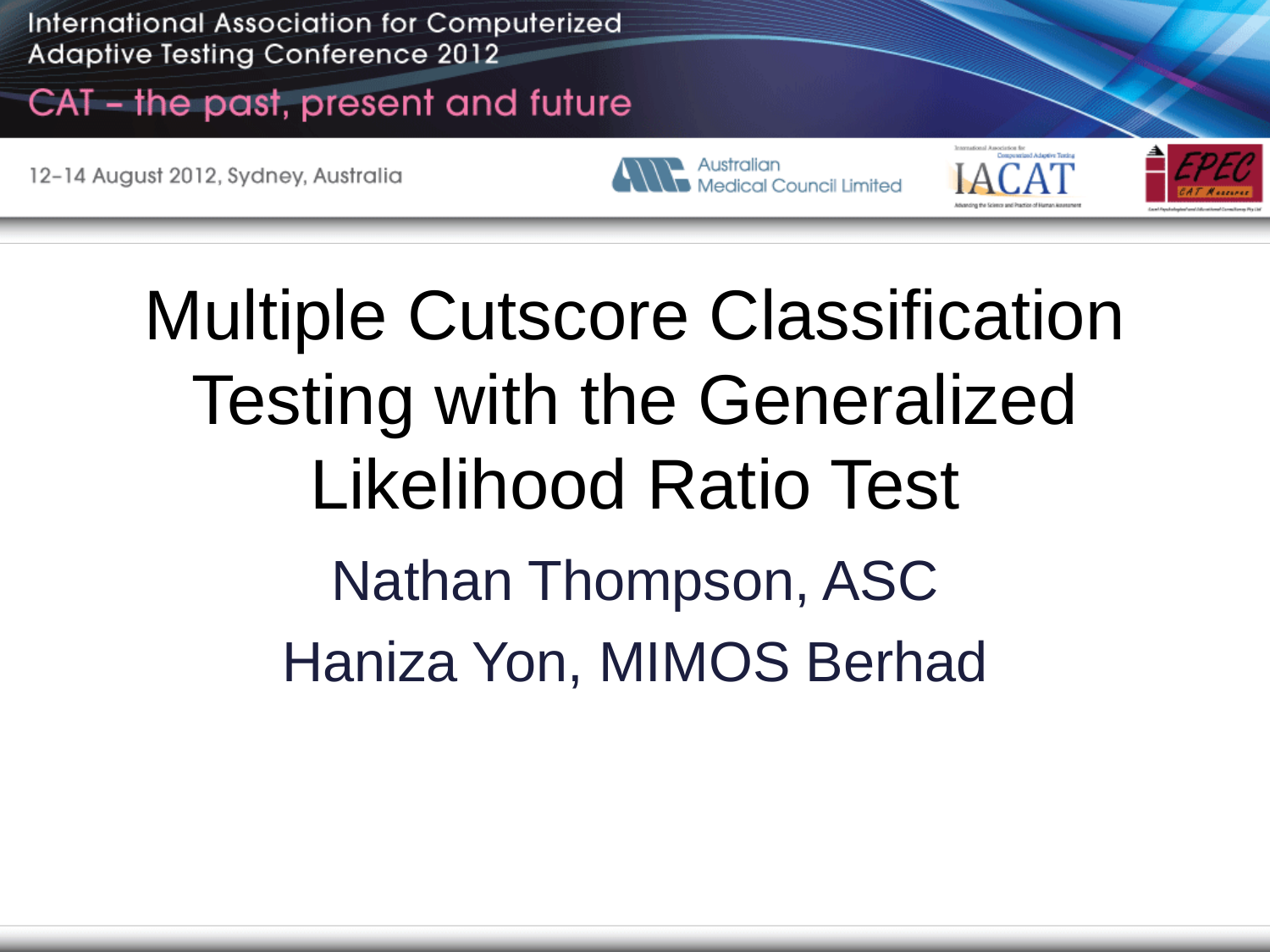## Overview

- A common application of the CAT approach is to making classifications
- Often called *computerized classification testing (CCT)*
- Termination criteria are different from those used in CAT
- My research focuses on developing better termination criteria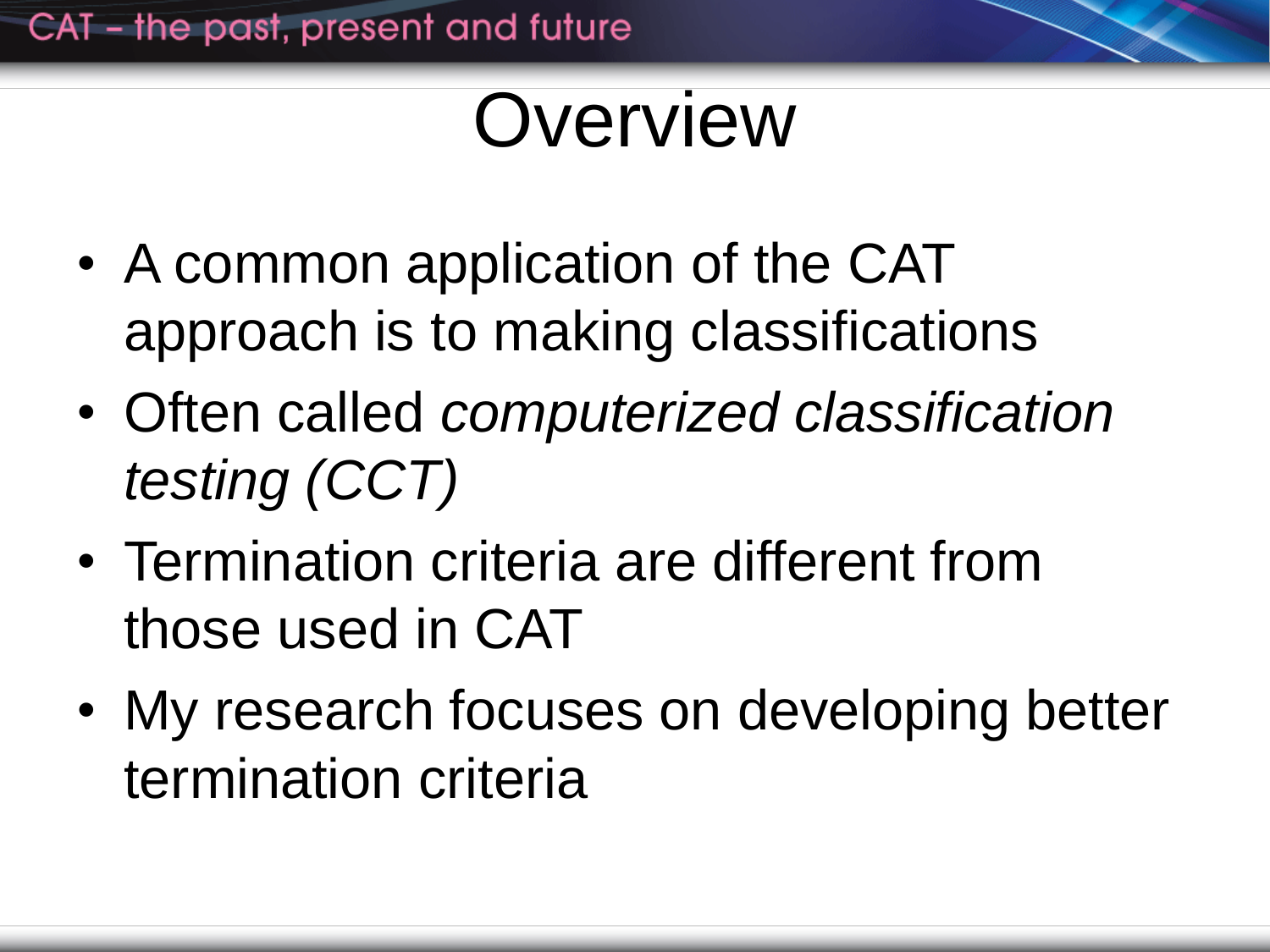## **Overview**

- If using IRT, then the likelihood function is the basis (as with CAT)
- We want to determine if the LF is above or below a cutscore
- Two main ways to use the LF for that:
	- Ability confidence intervals (ACI: "adaptive mastery testing" by Kingsbury & Weiss): 1.96 SEMs above, then pass
	- Likelihood ratio (Wald, 1947): higher likelihood of pass, then pass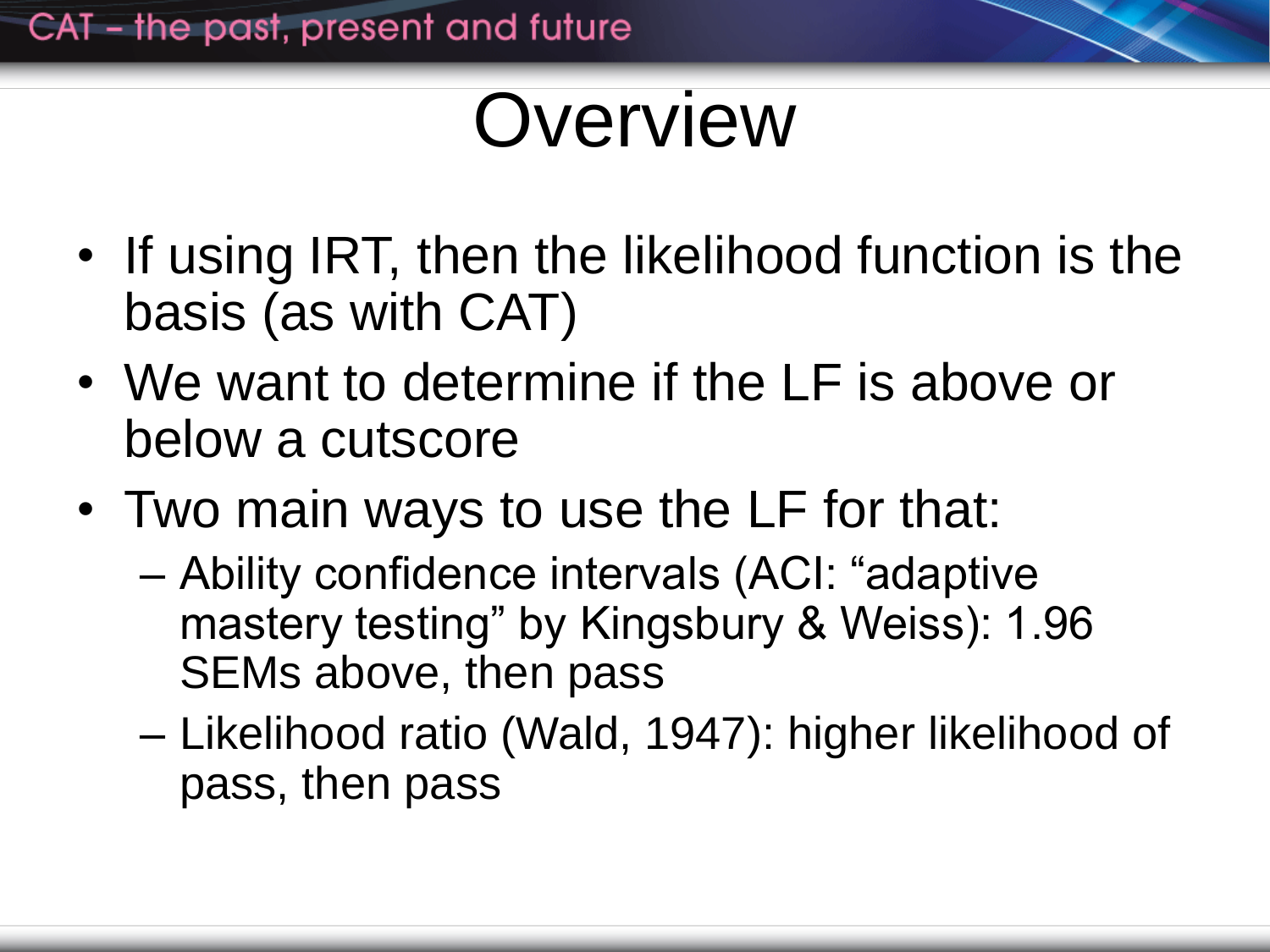#### Overview

- The likelihood ratio approach was originally developed with a *point hypothesis* structure
- Called the sequential probability ratio test (SPRT: Reckase, 1983)
- However, a composite hypothesis structure is more conceptually relevant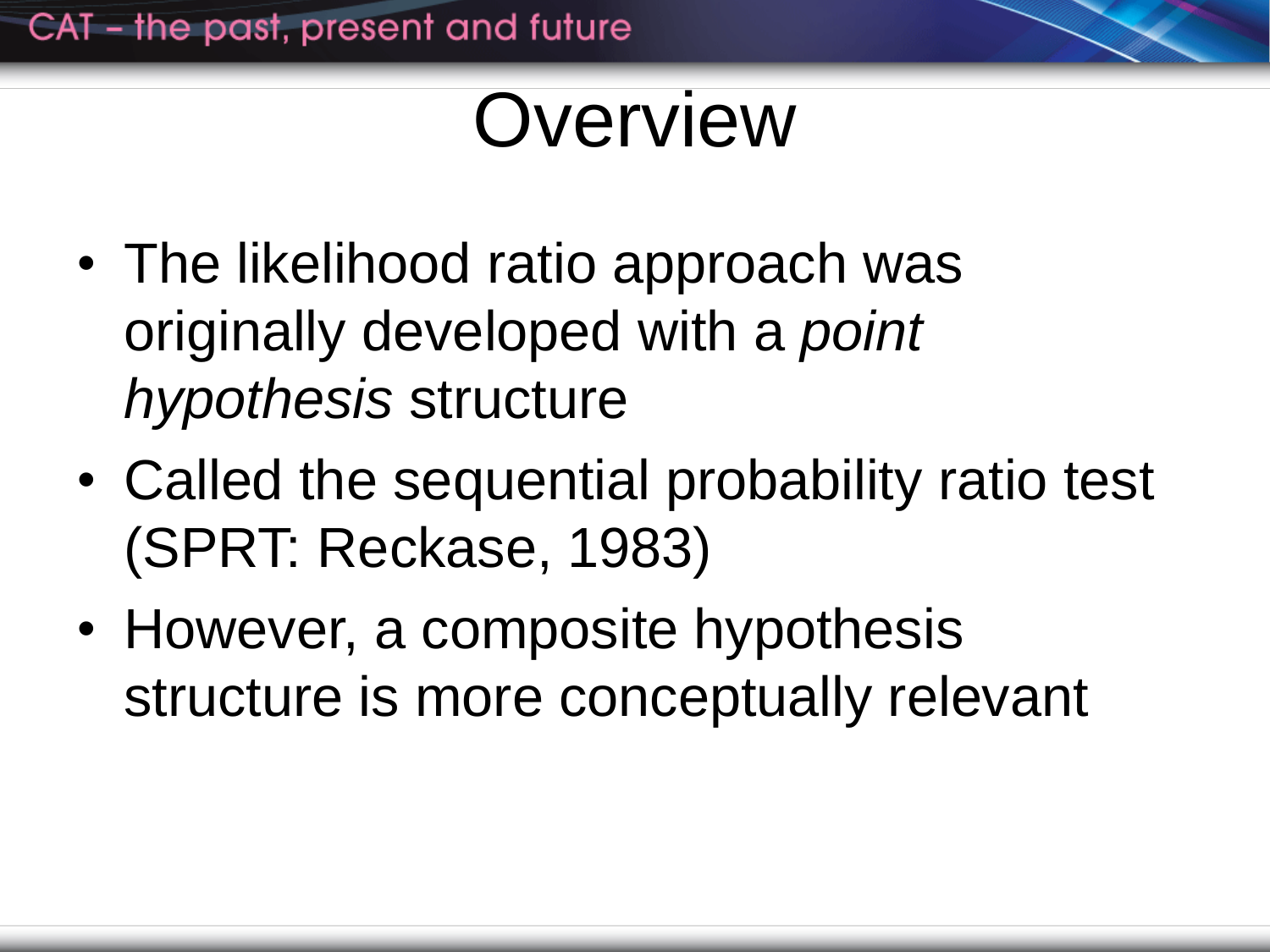# Point hypothesis?

- $H_0$ :  $\theta_j = \theta_1$  (examinee is nonmaster)
- $H_1$ :  $\theta_j = \theta_2$  (examinee is master)
- $\cdot$   $\theta_1$  is a point (selected by you) above cutscore  $\theta_c$
- $\cdot$   $\theta_2$  is a point (selected by you) below cutscore  $\theta_c$
- Typically, a small constant  $\delta$  is selected such that  $\theta_1 = \theta_c - \delta$  and  $\theta_2 = \theta_c + \delta$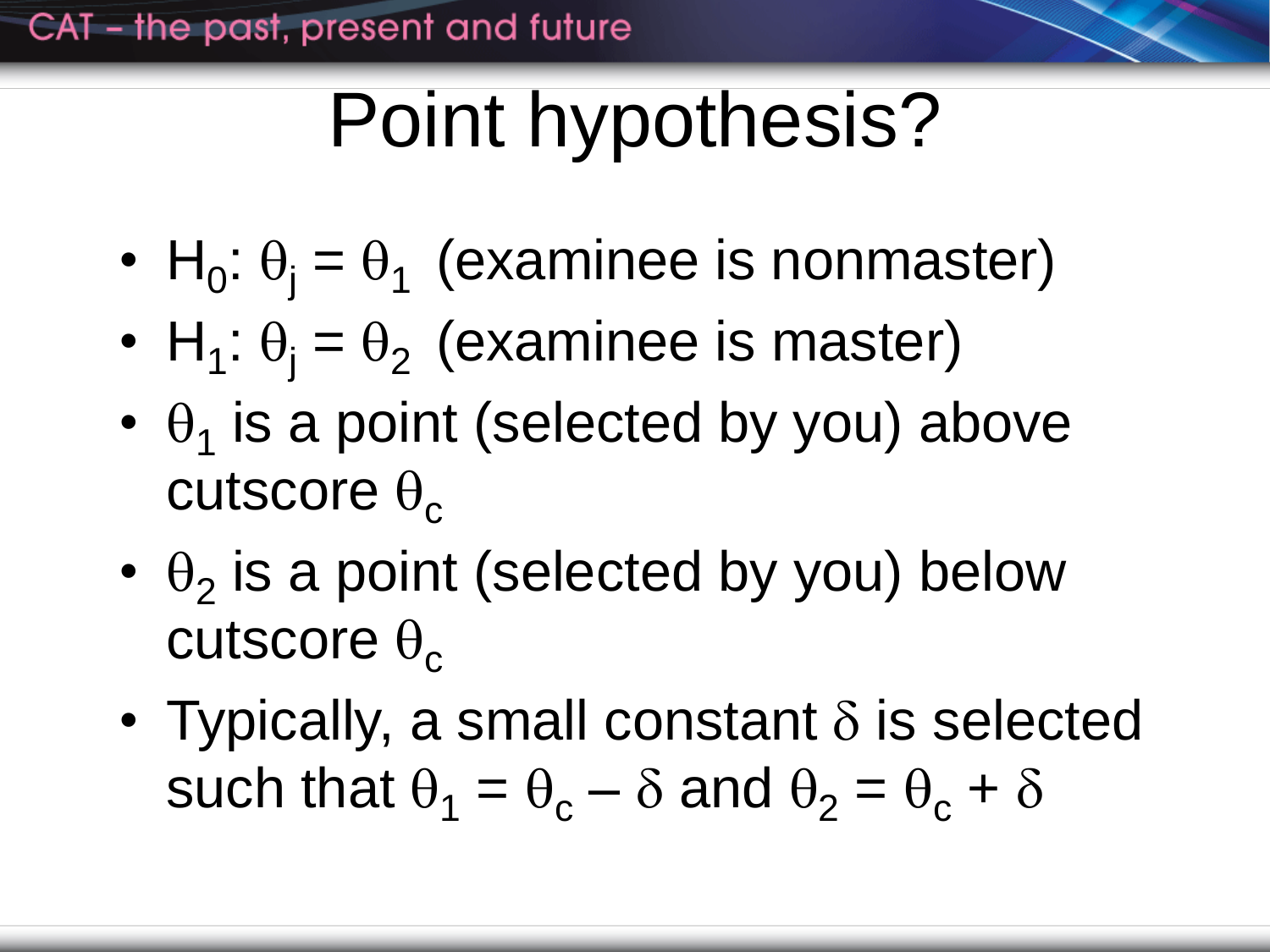## Point hypothesis

• The SPRT equation is:

The SPRT equation is:  
\n
$$
LR_{p} = \frac{L(\theta = \theta_{2})}{L(\theta = \theta_{1})} = \frac{\prod_{i=1}^{n} P_{i}(X = 1 | \theta = \theta_{2})^{X} Q_{i}(X = 0 | \theta = \theta_{2})^{1-X}}{\prod_{i=1}^{n} P_{i}(X = 1 | \theta = \theta_{1})^{X} Q_{i}(X = 0 | \theta = \theta_{1})^{1-X}}
$$

- The resulting ratio is compared to points
	- Lower decision point =  $B = \beta / (1 \alpha)$
	- Upper decision point =  $A = (1 \beta)/\alpha$
- Note that this can use CTT: originally classical difficulty statistics for distinct groups of masters and non-masters (Ferguson, 1967; also Rudner, 2002)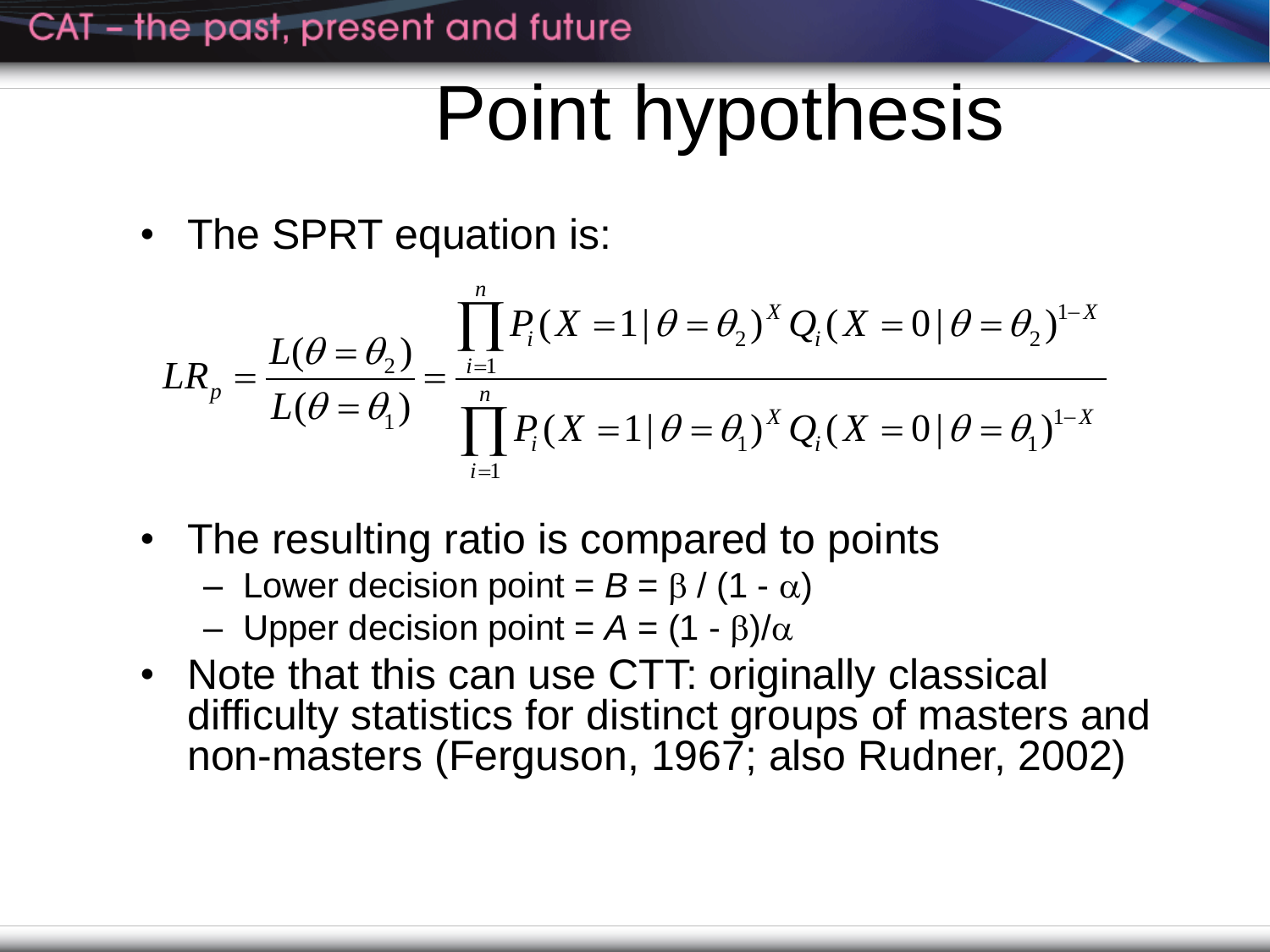# Point Hypothesis?

- Reckase suggested an IRT formulation, where a larger value of  $\delta$  increases the difference in  $P$
- Here, for one item, -0.5 & -0.3 -> 0.46 & 0.52

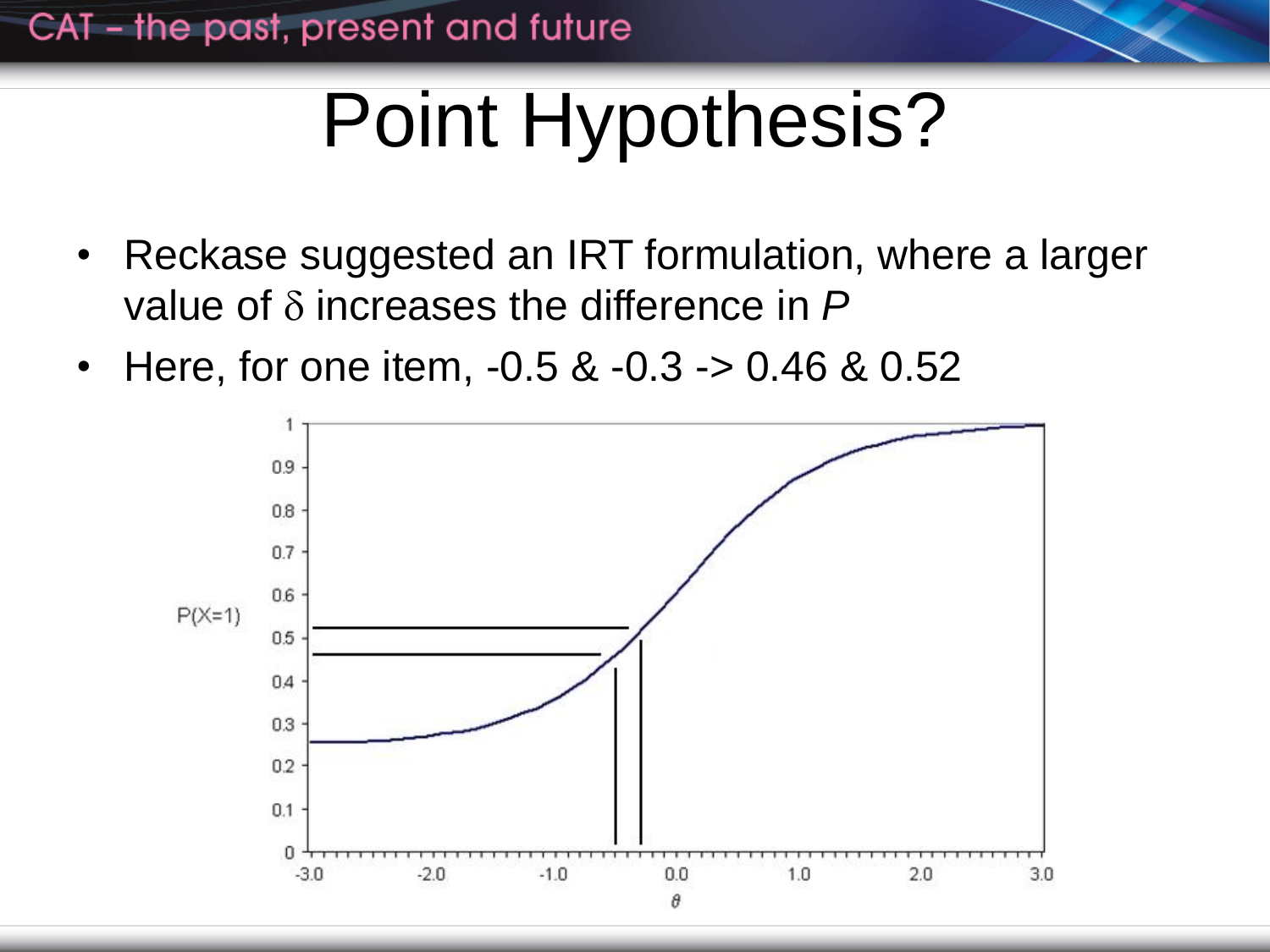CAT - the past, present and future

### Point hypothesis: 2 items

#### **Likelihood function**

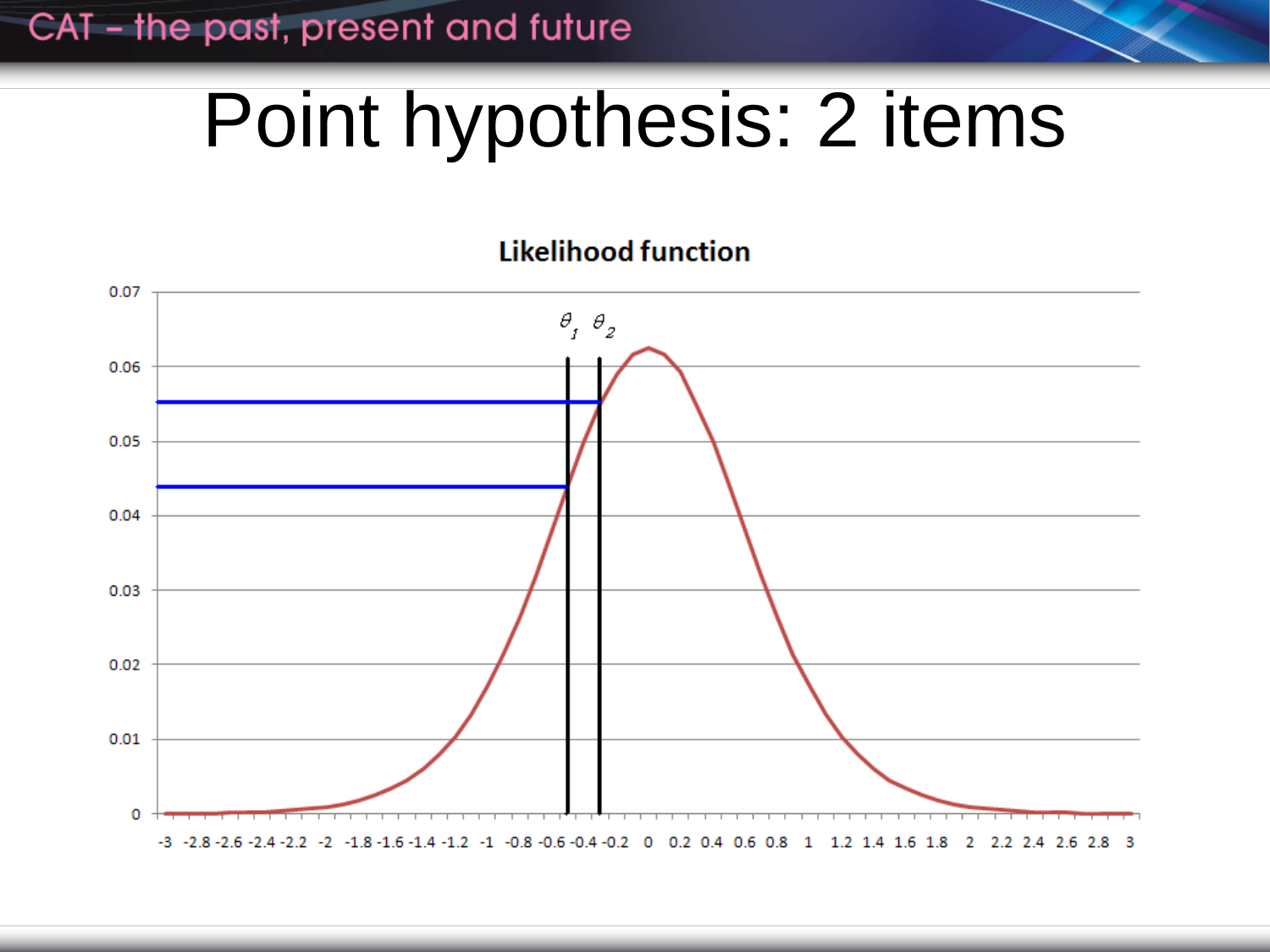# Composite Hypothesis?

- $H_0: \theta_j \in \Theta_1$  (examinee is nonmaster)
- $H_1: \theta_j \in \Theta_2$  (examinee is master)
- Now,  $\Theta_1$  represents the *range* of  $\theta$  below the cutscore, and  $\Theta_2$  represents the *range* of  $\theta$  above the cutscore
- This is called the *generalized likelihood ratio test (GLRT)* – see Huang, 2004
- What is the top likelihood of each classification?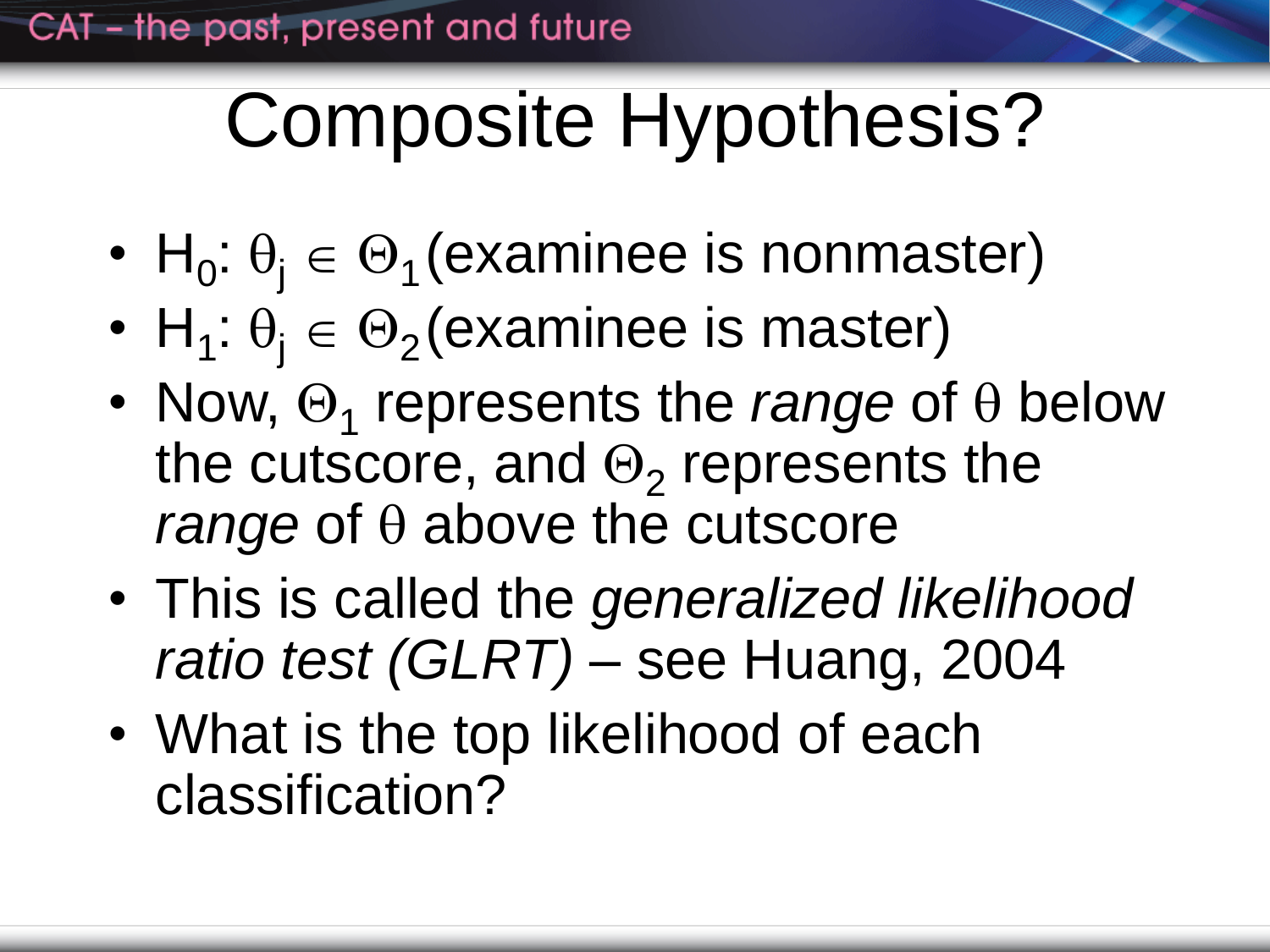CAT - the past, present and future

## Composite hypothesis?

#### **Likelihood function**

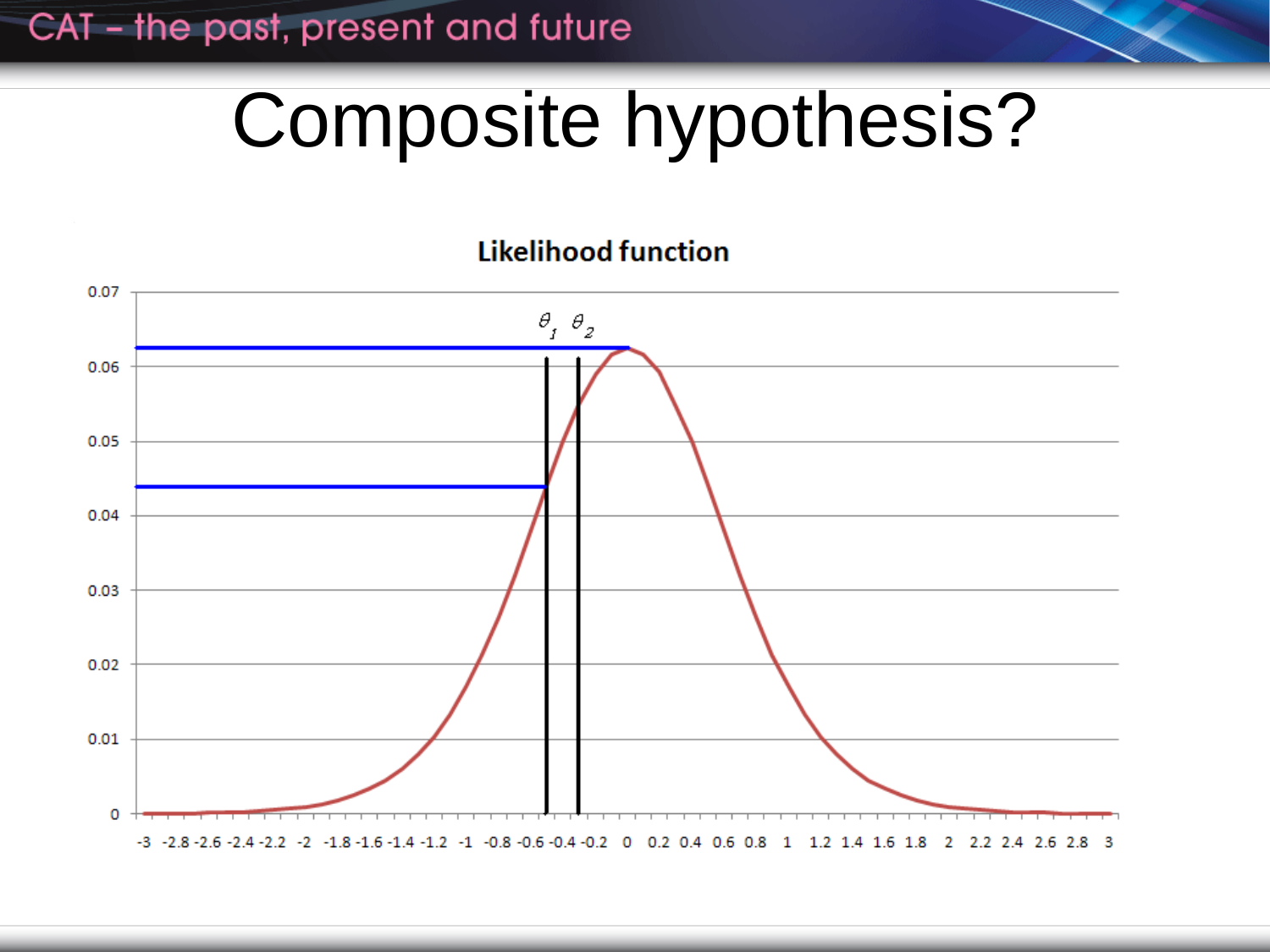# Thompson (2011) results

| Test design                              | Scoring                | <b>ATL</b> | <b>PCC</b> |
|------------------------------------------|------------------------|------------|------------|
| Ability confidence intervals (ACI)       | <b>Theoretical SEM</b> | 51.65      | 95.73      |
| Ability confidence intervals (ACI)       | <b>Observed SEM</b>    | 54.61      | 95.78      |
| Sequential probability ratio test (SPRT) | $\delta = 0.3$         | 39.30      | 95.74      |
| Generalized likelihood ratio test (GLRT) | $\delta = 0.3$         | 37.62      | 95.73      |
| Sequential probability ratio test (SPRT) | $\delta = 0.2$         | 55.77      | 96.21      |
| Generalized likelihood ratio test (GLRT) | $\delta = 0.2$         | 48.41      | 96.06      |

- GLRT is superior
- This was only one cutscore
- What happens when two cutscores?
	- Many tests have more than one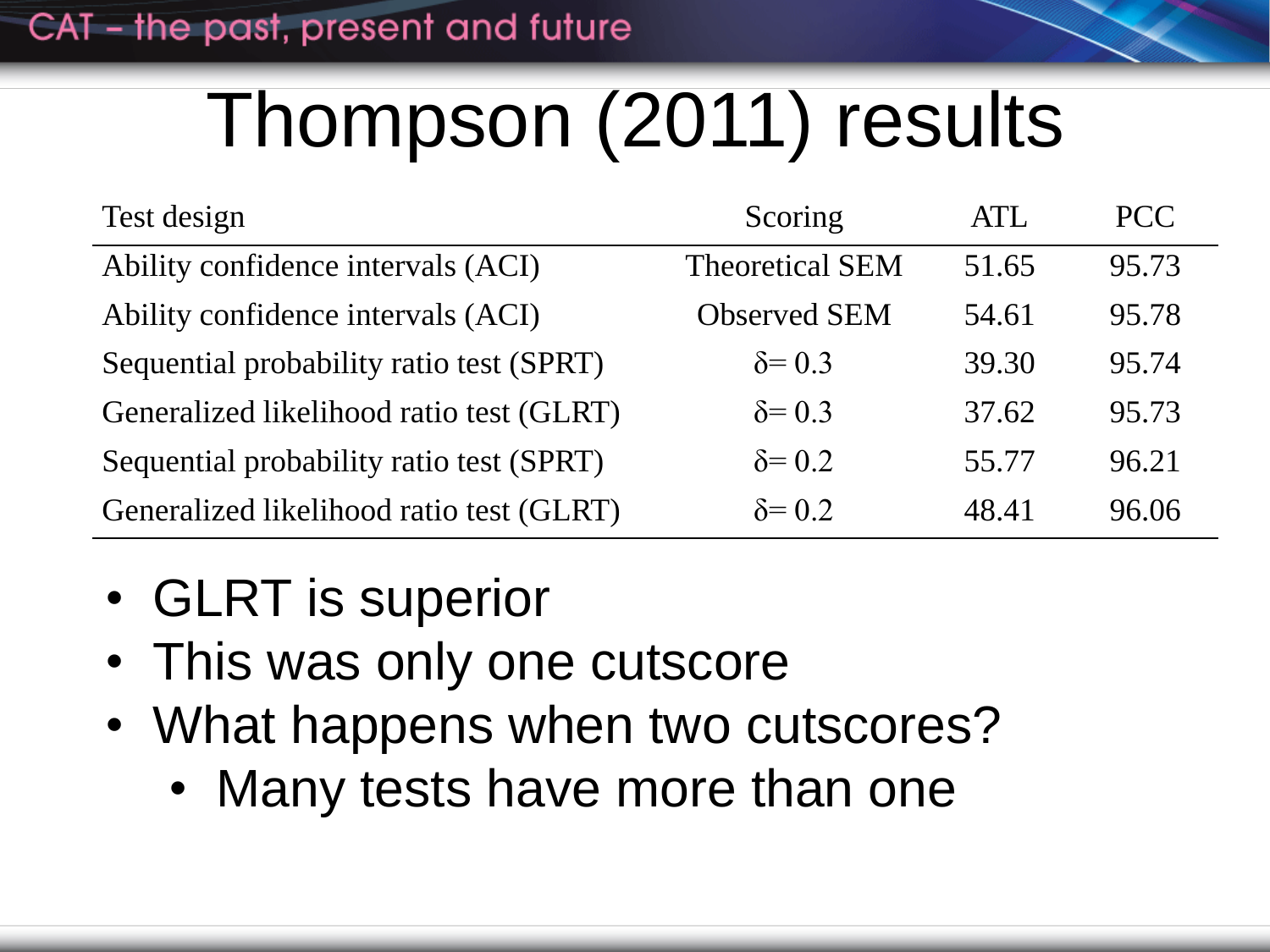## Monte carlo simulation

- Independent variables
	- Termination criterion (ACI, SPRT, GLRT)
	- Item selection algorithm (cutscore or theta)
	- Number of cutscores (1 or 2)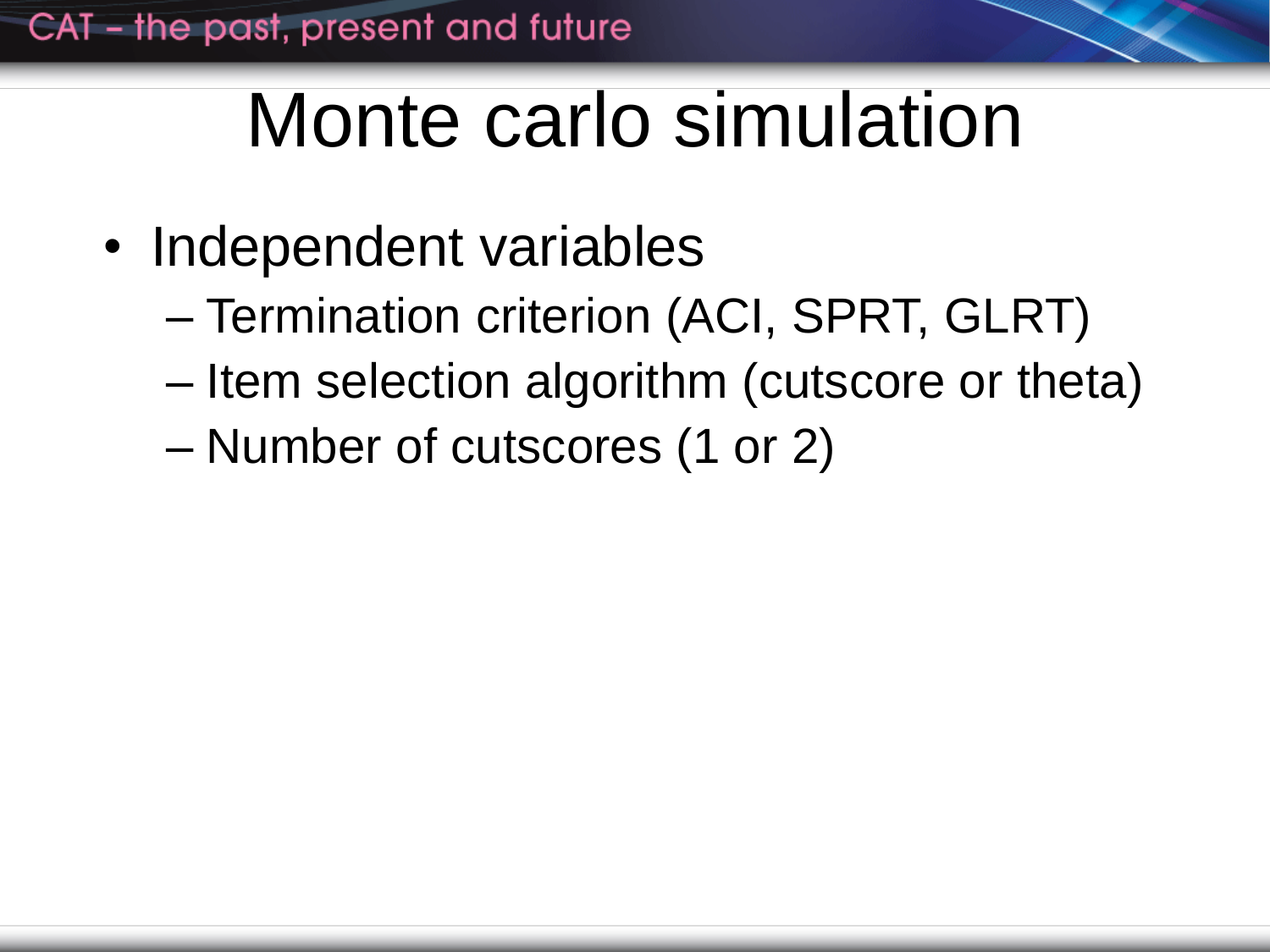#### MC Simulation: Dependent variables

- PCC Percentage correctly classified (as compared to known θ value)
- ATL Average test length, or number of items needed to make a classification
- We want PCC near nominal levels with ATL as low as possible
- Nominal accuracy: 95% for each TC
- Specify delta to produce similar PCC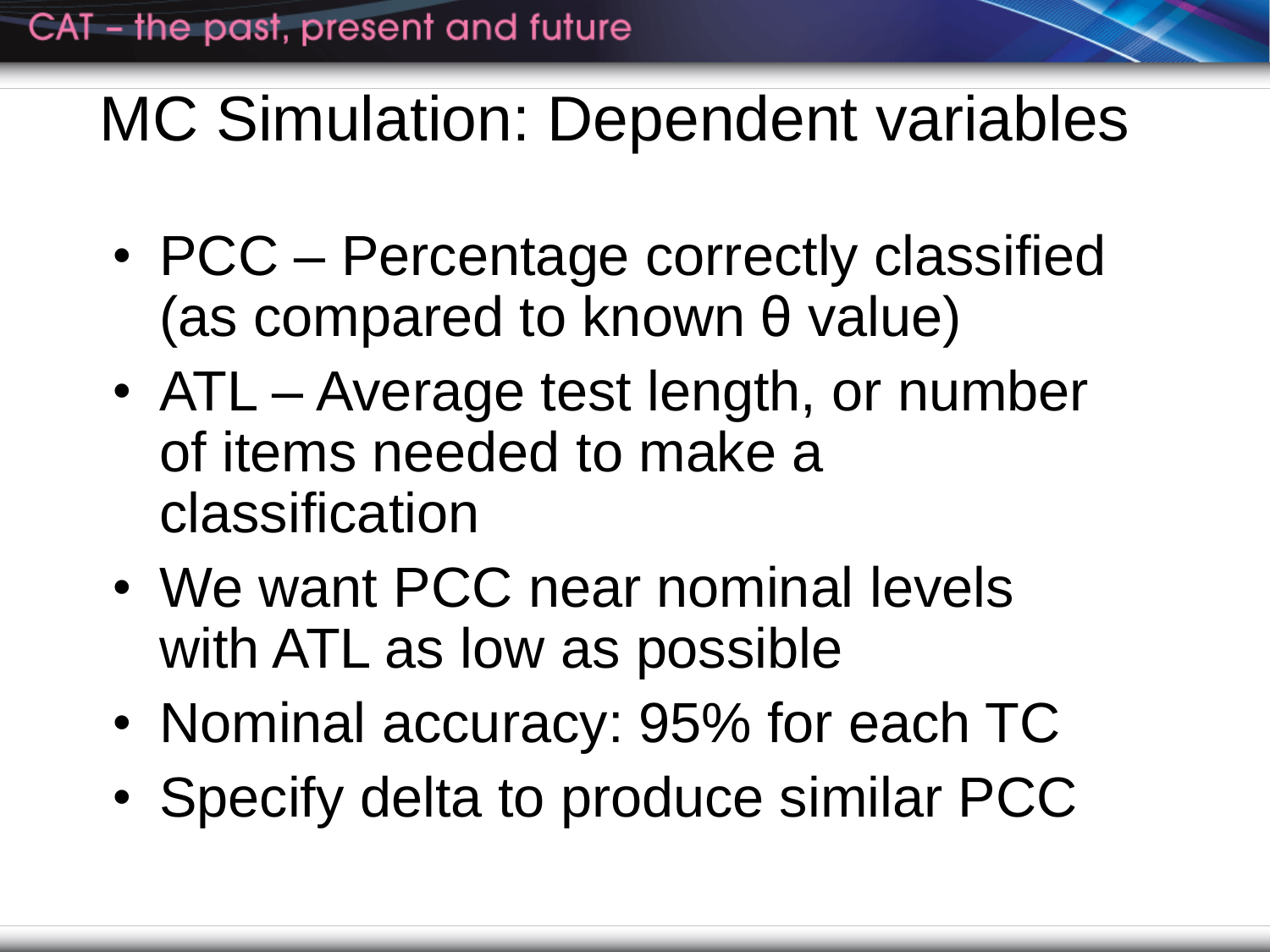## MC simulation: Fixed Variables

- The bank contained 300 items.
- IRT parameters were generated
- A sample of 10,000 examinees was generated from a N(0,1) distribution.
- The cutscore was fixed at -0.5
- Min = 0, max =  $200$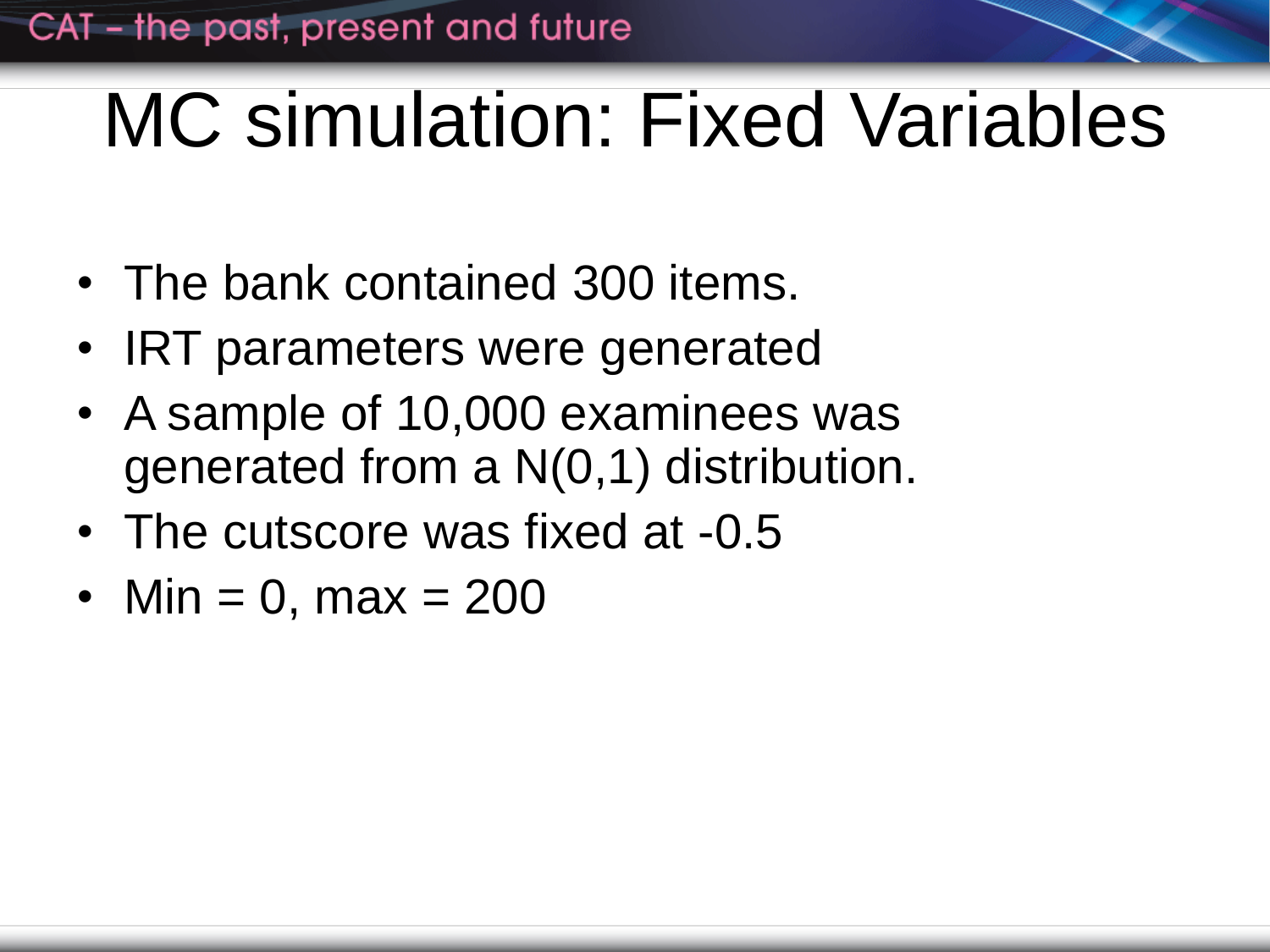#### 1 cutscore results

| <b>Term</b> | <b>Cutoffs</b> | <b>Select</b>        | <b>ATL</b> | <b>SDTL</b> | <b>PCC</b> | <b>Pass</b> | <b>Fail</b> |
|-------------|----------------|----------------------|------------|-------------|------------|-------------|-------------|
| <b>ACI</b>  |                | Theta                | 35.88      | 60.53       | 93.19      | 7050        | 2950        |
| <b>ACI</b>  |                | Cutscore 48.40       |            | 64.70       | 95.47      | 6932        | 3068        |
| <b>SPRT</b> |                | Theta                | 58.68      | 52.61       | 96.08      | 6895        | 3105        |
| <b>SPRT</b> | 1.             | Cutscore 56.55 54.93 |            |             | 95.97      | 6882        | 3118        |
| <b>GLRT</b> | $\mathbf 1$    | Theta                | 41.65      | 56.51       | 95.37      | 6992        | 3008        |
| <b>GLRT</b> |                | Cutscore 41.48 54.62 |            |             | 95.61      | 6938        | 3062        |

- SPRT delta  $= 0.2$
- GLRT delta  $= 0.2$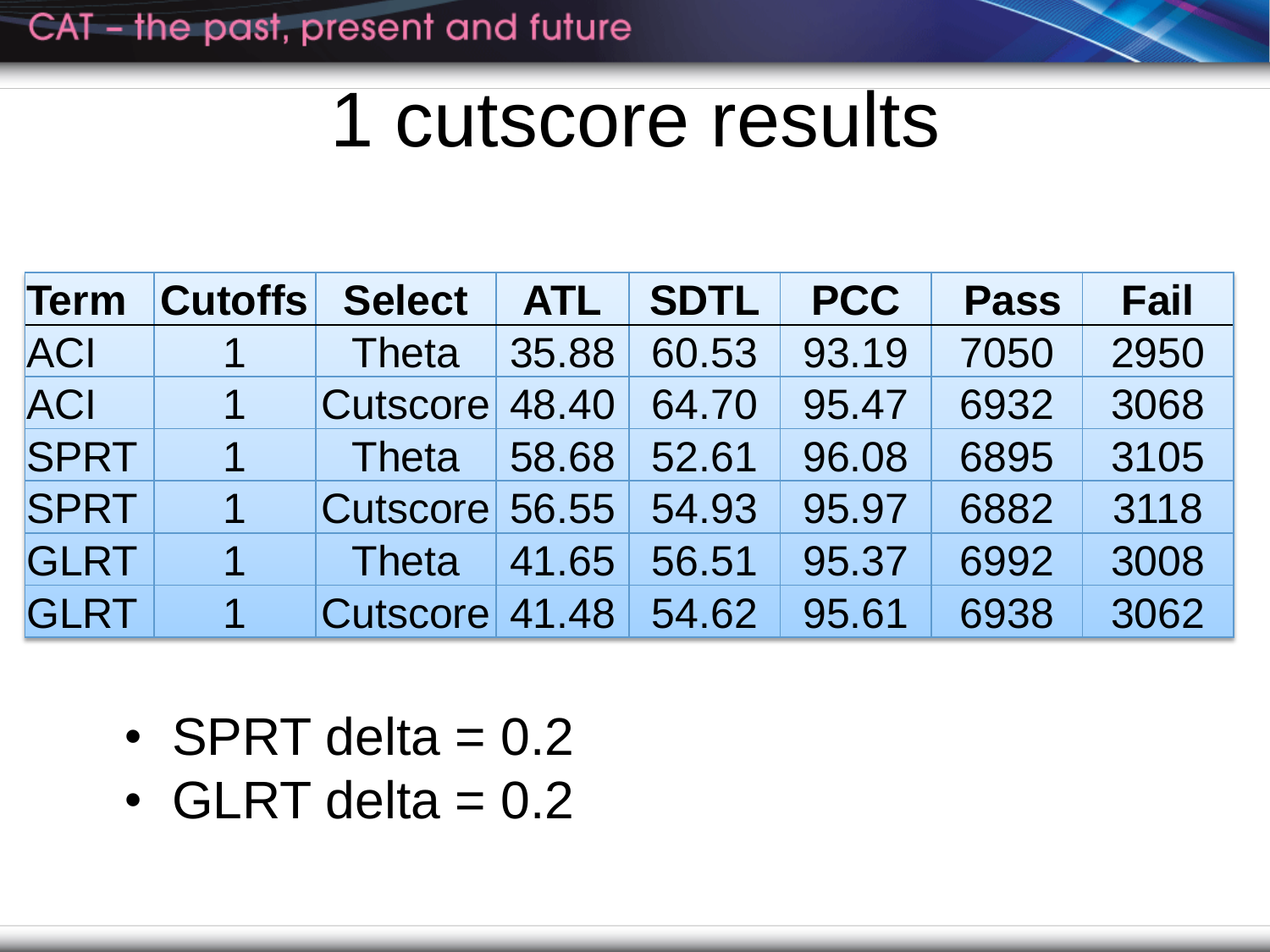#### 1 cutscore results

| <b>Term</b> | <b>Cutoffs</b> | <b>Select</b>   | <b>ATL</b> | <b>SDTL</b> | <b>PCC</b> | G <sub>1</sub> | G <sub>2</sub> | G <sub>3</sub> |
|-------------|----------------|-----------------|------------|-------------|------------|----------------|----------------|----------------|
| <b>ACI</b>  | $\overline{2}$ | <b>Theta</b>    | 83.79      | 77.18       | 90.60      | 3185           | 3692           | 3123           |
| <b>ACI</b>  | $\overline{2}$ | Cutscore        | 89.68      | 75.26       | 90.91      | 3202           | 3679           | 3119           |
| <b>SPRT</b> | $\overline{2}$ | <b>Theta</b>    | 88.94      | 63.81       | 91.93      | 3078           | 3815           | 3107           |
| <b>SPRT</b> | $\overline{2}$ | Cutscore        | 88.70      | 62.66       | 91.96      | 3096           | 3820           | 3084           |
| <b>GLRT</b> | 2 <sup>1</sup> | <b>Theta</b>    | 56.10      | 62.66       | 90.34      | 3114           | 3647           | 3239           |
| <b>GLRT</b> | $\overline{2}$ | <b>Cutscore</b> | 55.55      | 61.16       | 90.74      | 3093           | 3704           | 3203           |

- SPRT delta  $= 0.2$
- $\cdot$  GLRT delta = 0.1